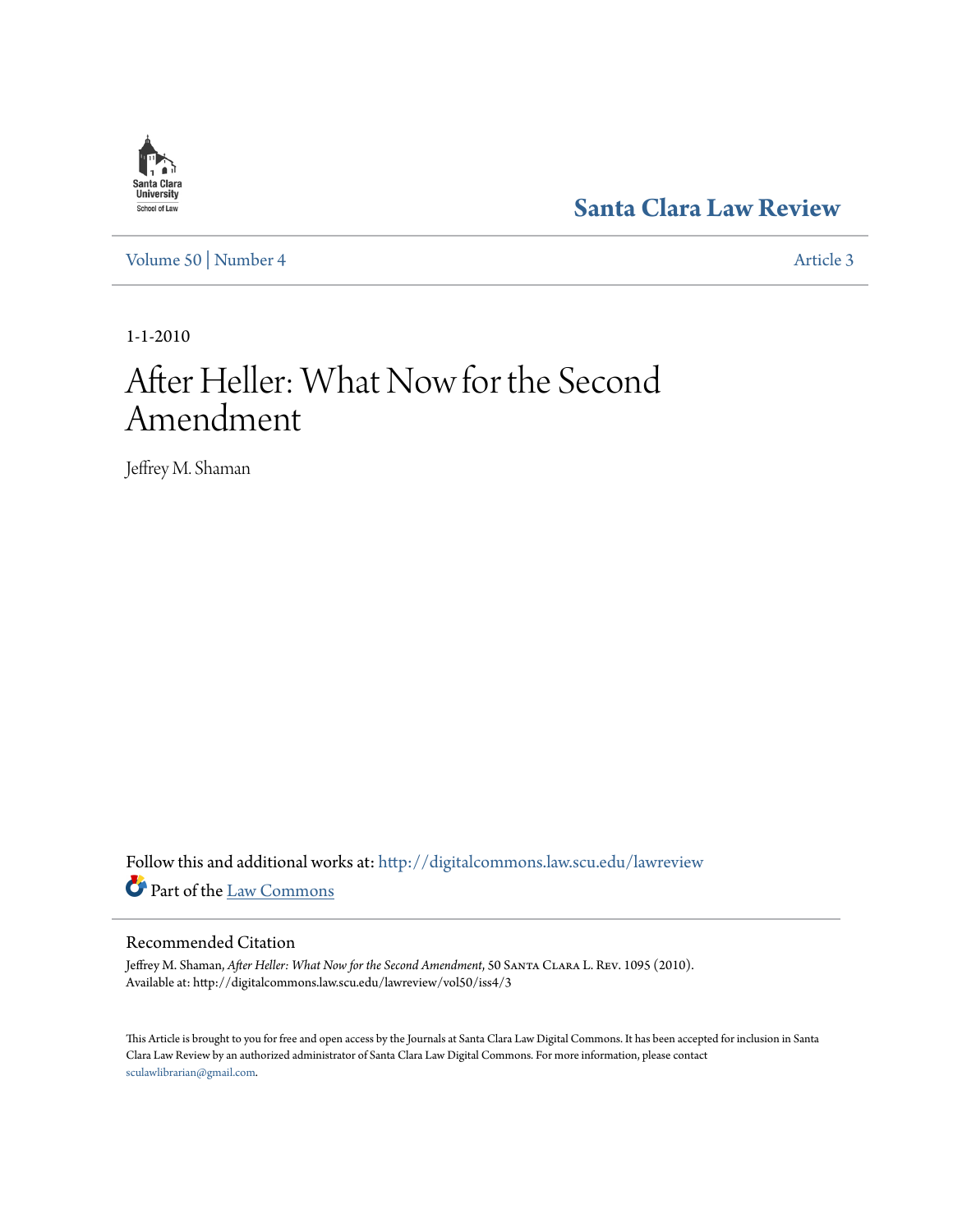## **AFTER** *HELLER:* **WHAT NOW FOR THE SECOND AMENDMENT?**

#### **Jeffrey M. Shaman\***

**I.**

In *District of Columbia v. Heller,* decided in 2008, the Supreme Court of the United States ruled by a five-to-four vote that the Second Amendment of the Constitution protects an individual right to possess a firearm unconnected with service in a militia, and to use that firearm for traditionally lawful purposes, such as self-defense within the home.<sup>1</sup> Accordingly, the Court struck down a District of Columbia law that banned the possession of handguns and required lawfully owned firearms to be kept unloaded and dissembled or bound by a trigger lock, unless they were located in a place of business or used for lawful recreational activities.'

The *Heller* decision was a severe departure from precedent. Sixty-nine years prior to Heller, the Court ruled in *United States v. Miller* that the Second Amendment did not protect an individual right to bear arms for purely private, civilian purposes.3 The Court reaffirmed *Miller4* in 1980, and over the years numerous state and federal courts have relied

<sup>\*</sup>Vincent de Paul Professor of Law, DePaul University College of Law. The author is grateful to Andrew Daar for the excellent research assistance he provided for this article.

<sup>1.</sup> District of Columbia v. Heller, 128 S. Ct. 2783 (2008). The vote reflected the Court's usual conservative-liberal split, with Justice Kennedy joining the conservative side on this occasion. *See id.* at 2783. In addition to Justice Kennedy, Chief Justice Roberts, along with Justices Thomas and Alito joined Justice Scalia's opinion. *Id.* Justice Stevens entered a dissenting opinion that was joined by Justices Souter, Ginsburg, and Breyer. *Id.* Justices Stevens, Souter, and Ginsburg joined Justice Breyer in his dissenting opinion. *Id.*

<sup>2.</sup> *Id.*

<sup>3.</sup> United States v. Miller, 307 U.S. 174 (1939).

<sup>4.</sup> Lewis v. United States, 445 U.S. 55, 65 n.8 (1980).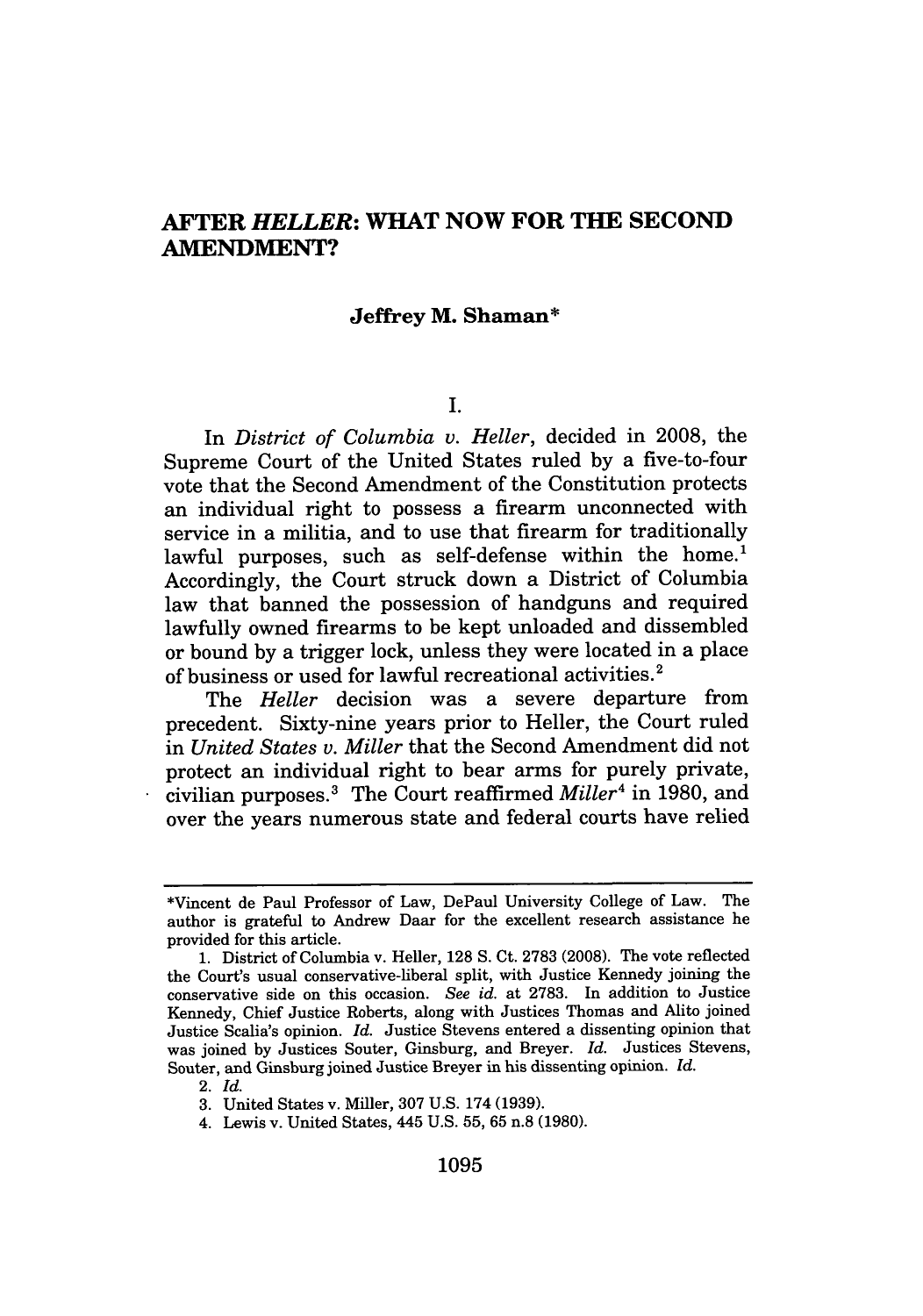*Miller* in upholding gun control laws.<sup>5</sup>

Because the ruling in *Heller* concerned a District of Columbia law, the big question that remains is whether the Second Amendment-and its newly found right to bear arms that is not connected to service in a militia-is incorporated through the Fourteenth Amendment to apply to the states. The Bill of Rights, which consists of the first ten amendments of the Constitution, applies directly to the federal government, not to the states. The various provisions in the Bill of Rights that pertain to the states do so only if the Supreme Court rules that they are incorporated through the Fourteenth Amendment to apply to the states.

In 1875, the Court ruled in *United States v. Cruikshank* that the Second Amendment has no effect other than to restrict the powers of the national government.6 The Court reaffirmed that holding in *Presser v. Illinois,7 and Miller v. Texas,'* the latter of which proclaimed that it was well settled that the restriction of the Second Amendment operated only upon federal authority and had "no reference whatsoever" to state laws.<sup>9</sup>

Those three cases, however, were decided at a relatively early date in the history of the Fourteenth Amendment-a time when the Supreme Court took the position that virtually nothing was incorporated by that Amendment. In subsequent years, the Court began incorporating various provisions in the Bill of Rights one by one and applying them to the states through a process known as "selective incorporation." $10$  The Court has since incrementally incorporated most of the Bill of Rights' provisions to apply to the states. In fact, only five provisions in the Bill of Rights have not been incorporated. Aside from the Second Amendment, the four provisions in the Bill of Rights that have never been incorporated to apply to

*<sup>5.</sup> See Heller,* 128 **S.** Ct. at 2823 (Stevens, J., dissenting). It was not until 2001 that a federal court of appeals ruled that the Second Amendment protected an individual right to bear arms unconnected with service in a militia. *See* United States v. Emerson, 270 F.3d 203 (5th Cir. 2001). After *Emerson,* a number of Courts of Appeals declined to adopt the position the Fifth Circuit had advocated regarding the Second Amendment. *See Heller,* 128 **S.** Ct. at 2823 n.2.

<sup>6.</sup> United States v. Cruikshank, 92 U.S. 542 (1875).

<sup>7.</sup> Presser v. Illinois, 116 U.S. 252 (1886).

<sup>8.</sup> Miller v. Texas, 153 U.S. 535, 538 (1894).

**<sup>9.</sup>** *Id.*

**<sup>10.</sup>** *See* **ERwIN CHEMERINSKY, CONSTITUTIONAL LAW: PRINCIPLES AND** POLICIES 5040 05 **(3d** ed. **2006).**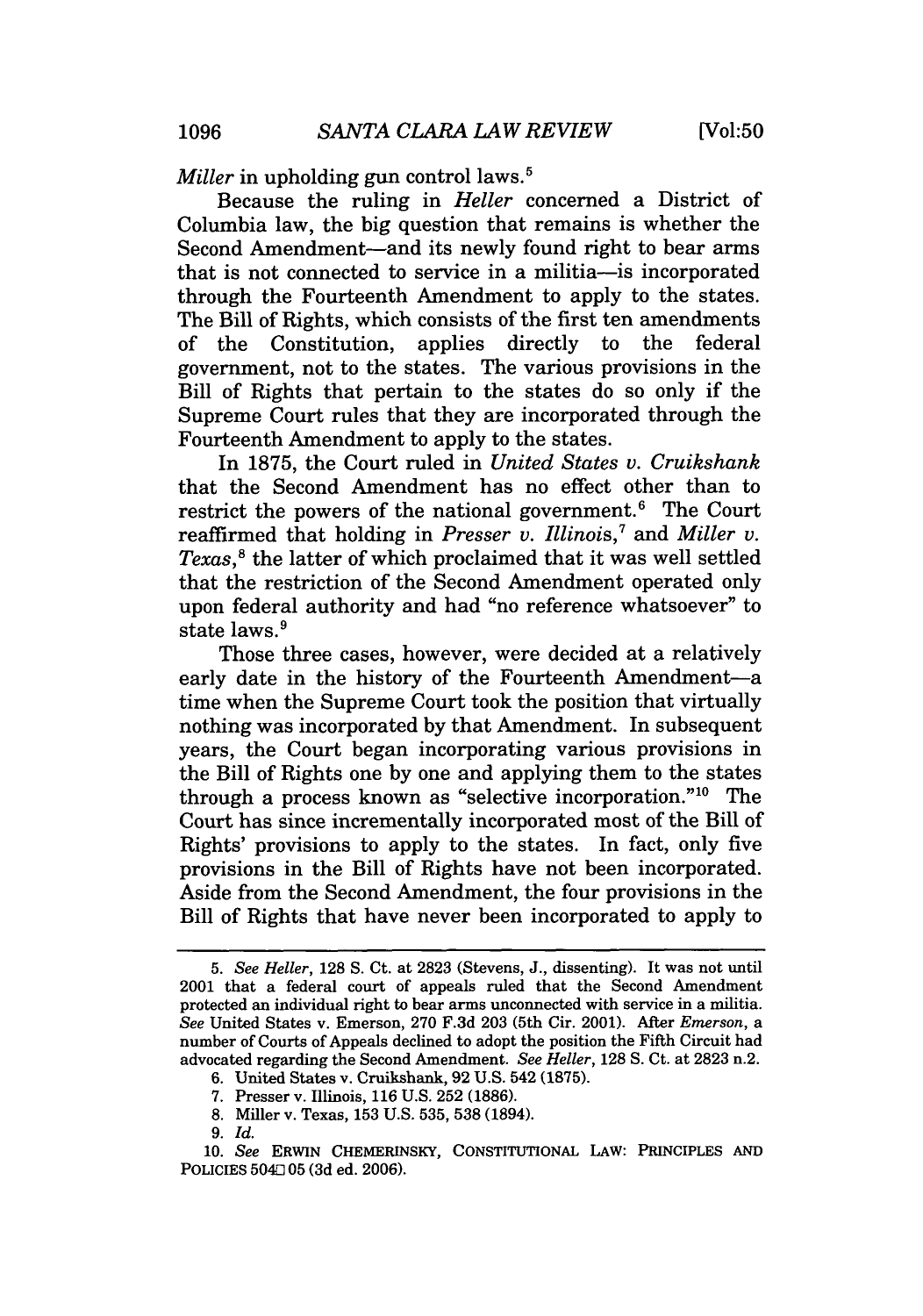the states are:

(1) The Third Amendment,<sup>11</sup> which prohibits the quartering of soldiers in one's home;

(2) The Fifth Amendment right to be indicted by a grand jury in criminal cases;

(3) The Seventh Amendment right to jury trial in a civil case; and

(4) The prohibition of excessive fines that is part of the Eighth Amendment.<sup>12</sup>

The rest of the Bill of Rights has been incorporated and applies to the states. Given the evolution of the incorporation doctrine, it is possible that the Second Amendment right to bear arms should now be incorporated to apply to the states. According to this line of thought, the holding in *Cruikshank* has been all but overruled, and the modern concept of incorporation calls for extending the Second Amendment to the states. While the *Heller* Court noted that the incorporation of the Second Amendment was not at issue, it nonetheless alluded to the possibility of incorporation in footnote 23: "With respect to *Cruikshank's* continuing validity on incorporation, a question not presented by this case, we note that *Cruikshank* also said that the First Amendment did not apply against the States and did not engage in the sort of Fourteenth Amendment inquiry required by our later  $\frac{20}{2}$  cases."<sup>13</sup>

Since *Heller* was decided, three federal courts of appeals have addressed the Second Amendment incorporation question. The Second Circuit, in *Maloney v. Cuomo*, <sup>14</sup> and the Seventh Circuit, in *NRA v. City of Chicago,15* took the position that the lower federal courts must adhere to *Cruikshank* until it is overruled by the Supreme Court. On the other hand, a contrary position was taken by the Ninth Circuit in *Nordyke v. King,* which held that the Due Process Clause of the

<sup>11.</sup> This amendment, though, has never been incorporated because a Third Amendment case has never been presented to the Supreme Court. If such a case did arise, there is little doubt that the Supreme Court would incorporate the Third Amendment and apply it to the states. *Id.*

<sup>12.</sup> *See* CHEMERINSKY, *supra* note 11. (discussing these four unincorporated provisions).

<sup>13.</sup> District of Columbia v. Heller, 128 S. Ct. 2783, 2813 n.23 (2008).

<sup>14.</sup> Maloney v. Cuomo, 554 F.3d 56 (2d Cir. 2009).

<sup>15.</sup> NRA v. City of Chicago, 567 F.3d 856 (7th Cir. 2009).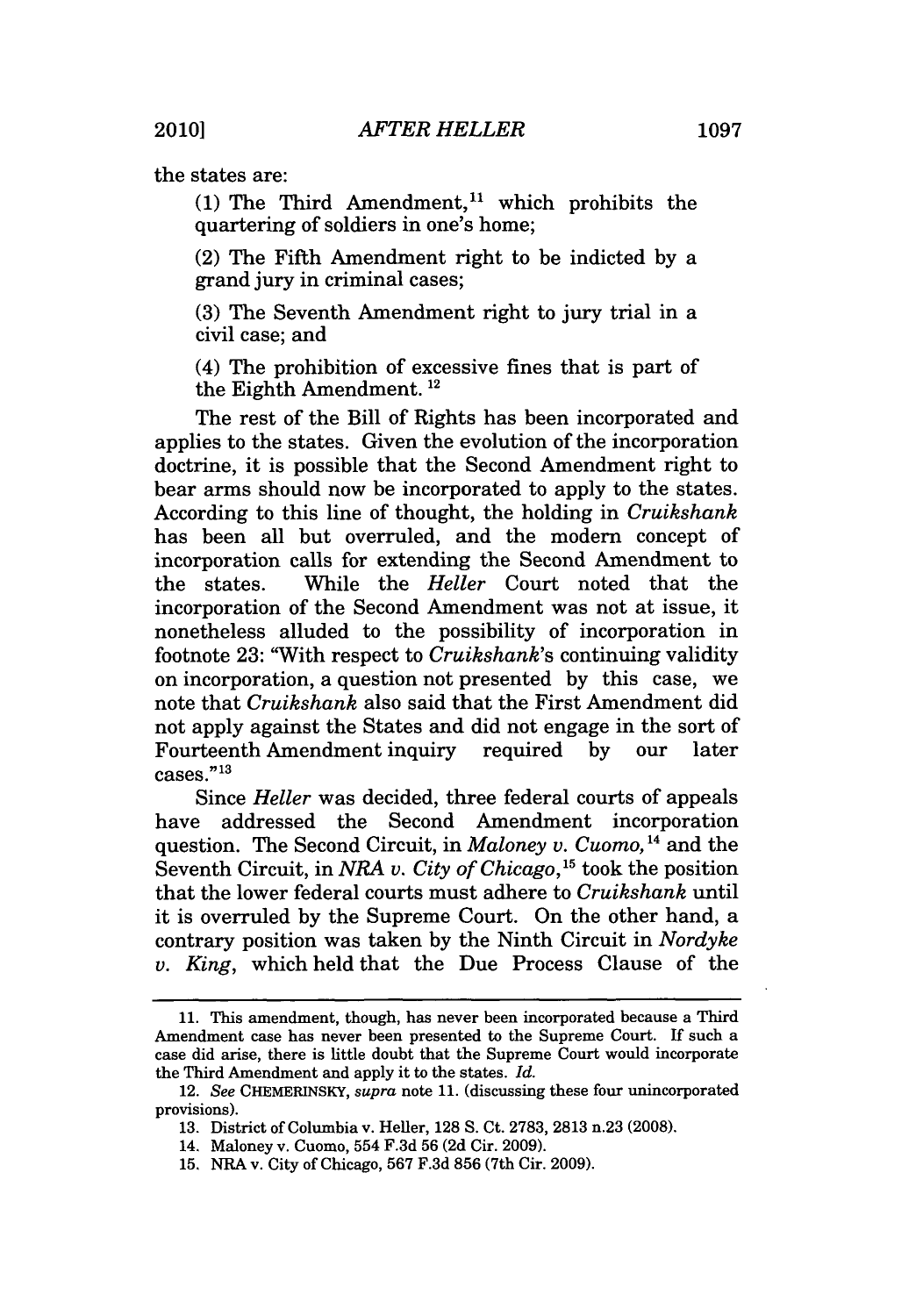Fourteenth Amendment does incorporate the Second Amendment so as to apply it to the states.<sup>16</sup> It should be noted, though, that in *Nordyke* the court went on to rule that a county ordinance making it a misdemeanor to bring a firearm or ammunition onto county property did not violate the Second Amendment, which allows the prohibition of firearm possession in sensitive places. In *NRA,* the Seventh Circuit felt duty-bound to follow *Cruikshank* because the Supreme Court has repeatedly stated that if one of its precedents has "direct application in a case, yet appears to rest on reasons rejected in another line of decisions, the Court of Appeals should follow the case which directly controls, leaving to the Supreme Court the prerogative of overruling its own decisions."<sup>17</sup> Likewise, the Second Circuit took the exact same position in *Maloney*.<sup>18</sup> But in *Nordyke*, the Ninth Circuit took a contrary position, based on its reading of footnote 23 of *Heller*,<sup>19</sup> which the court took as implying that there was no direct precedent on point concerning the question of incorporation.<sup>20</sup> It appears that this split among the federal circuits will be definitively resolved by the Supreme Court, which recently granted a writ of *certiorari* in the *NRA* matter.<sup>21</sup>

Because, as *Heller* itself points out, 128 S.Ct. at 2813 n.23, *Cruikshank* and *Presser* did not discuss selective incorporation through the Due Process Clause, there is no Supreme Court precedent directly on point that bars us from heeding *Heller's* suggestions. *Cf* Rodriguez de Quijas v. Shearson/Am. Express, Inc., 490 U.S. 477, 484, 109 S.Ct. 1917, 104 L.Ed.2d 526 (1989) ("If a precedent of this Court has direct application in a case, yet appears to rest on reasons rejected in some other line of decisions, the Court of Appeals should follow the case which directly controls **. . .** *."). But see Maloney,* 554 F.3d at 58-59 (concluding that *Presser* forecloses application of the Second Amendment to the states).

*Id.*

21. The Seventh Circuit combined *NRA* with another case, Mc Donald v. City of Chicago, No. 08-C-3645, 2008 WL 5111112 (N.D.Ill. Dec 4, 2008). After the Seventh Circuit's decision in *NRA,* petitions for *certiorari* were filed in both cases. The Supreme Court granted the petition for *certiorari in McDonald,* 130

<sup>16.</sup> Nordyke v. King, 563 F.3d 439 (9th Cir. 2009).

<sup>17.</sup> *NRA,* 567 F.3d at 857 (citing Rodriguez de Quijas v. Shearson/American Express, Inc., 490 U.S. 477, 484 (1989)).

<sup>18.</sup> *Maloney,* 554 F.3d at 59 ("[wlhere, as here, a Supreme Court precedent 'has direct application in a case, yet appears to rest on reasons rejected in some other line of decisions, the Court of Appeals should follow the case which directly controls, leaving to the Supreme Court the prerogative of overruling its own decisions'").

<sup>19.</sup> *See supra* p. 103 (quoting footnote 23 of *Heller).*

<sup>20.</sup> *Nordyke,* 563 F.3d at 457, n.16.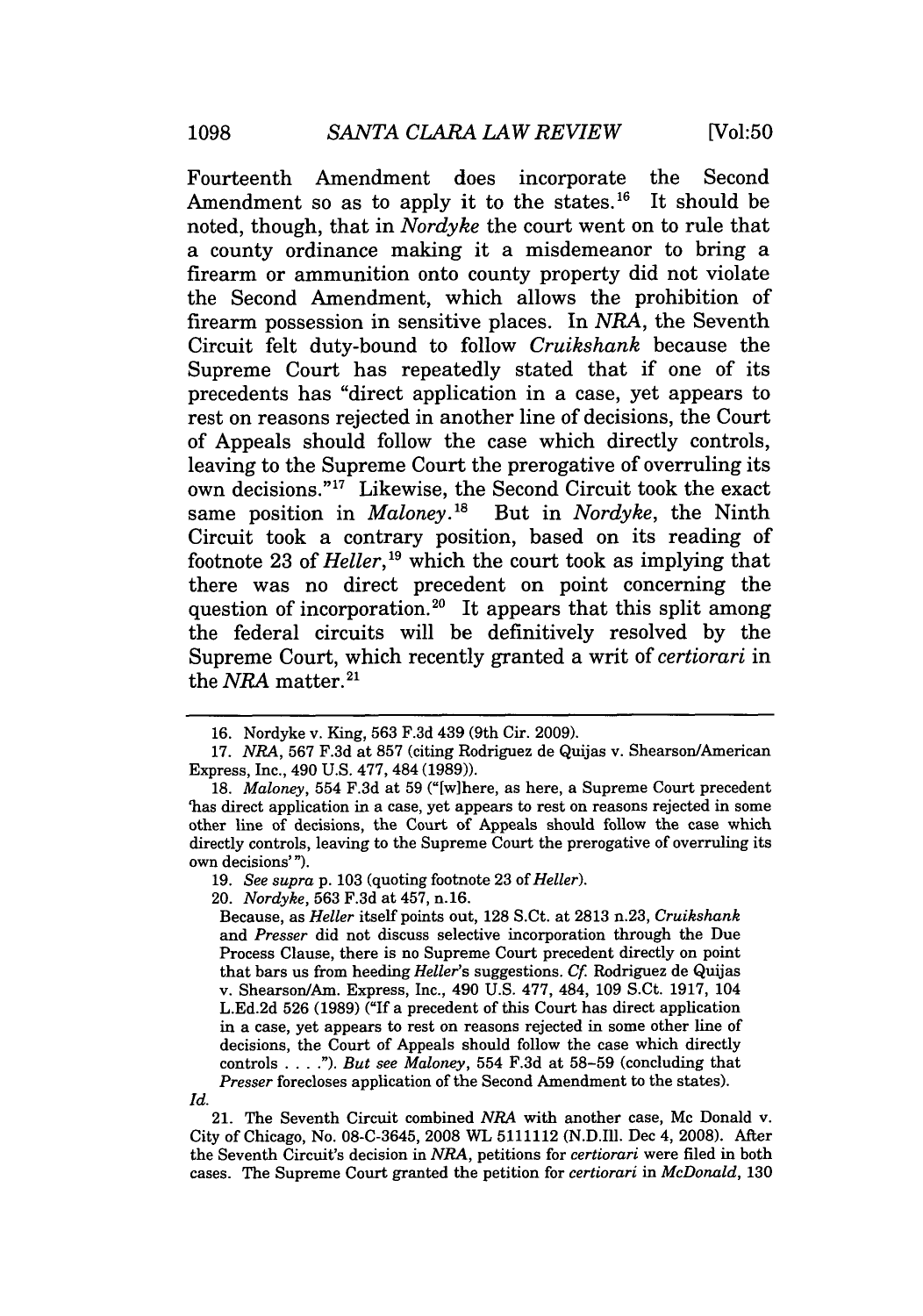If the Supreme Court does decide to incorporate the Second Amendment and apply it to the states, an interesting question arises as to whether to use the Privileges or Immunities Clause of the Fourteenth Amendment, $22$  or the Due Process Clause of the Fourteenth Amendment<sup>23</sup> as the means of incorporation. In the 1872 *Slaughter-House Cases,* the very first Fourteenth Amendment case to reach the Supreme Court, the Court gave an extremely cramped reading to the Privileges or Immunities Clause, which precluded using it to recognize fundamental rights as entitled to constitutional protection.<sup>24</sup> This interpretation cut short any promise the Privileges or Immunities Clause might have had to incorporate provisions in the Bill of Rights and apply them to the states. Indeed, the Court's interpretation of the Privileges or Immunities Clause was so circumscribed in the *Slaughter-House Cases* as to render the Clause virtually useless. As Justice Field proclaimed in dissent, the majority's interpretation left the Clause "a vain and idle enactment, which accomplished nothing, and most unnecessarily excited Congress and the people on its passage. **"25**

After the *Slaughter-House Cases,* the Privileges or Immunities Clause laid "vain and idle" for 126 years, ignored by the Supreme Court as a source of constitutional rights.<sup>26</sup> In the meantime, however, the Court turned to the Due Process Clause of the Fourteenth Amendment as a kind of substitute for the Privileges or Immunities Clause, which could be used to recognize fundamental rights and incorporate provisions of the Bill of Rights to be applied to the states.27 In 1908, the Court acknowledged in *Twining v. New Jersey* that some provisions in the Bill of Rights might be incorporated through the Due Process Clause of the Fourteenth Amendment to apply to the states.<sup>28</sup> Later, in *Fiske v. Kansas,* the Court held that the Due Process Clause encompassed the First Amendment rights to freedom of

25. *Id.* at 38 (Field, J., dissenting).

S. Ct. 48 (2009).

<sup>22.</sup> U.S. CONST. amend. XIV, § 1, cl. 2.

<sup>23.</sup> U.S. CONST. amend. XIV, § 1, **cl.** 3.

<sup>24.</sup> Slaughter-House Cases, 83 U.S. (16 Wall.) 36 (1872).

<sup>26.</sup> *Id.*

<sup>27.</sup> *See* JEFFREY M. **SHAMAN,** CONSTITUTIONAL INTERPRETATION: ILLUSION AND REALITY 230-37 (2001).

<sup>28.</sup> Twining v. New Jersey, 211 U.S. 78 (1908).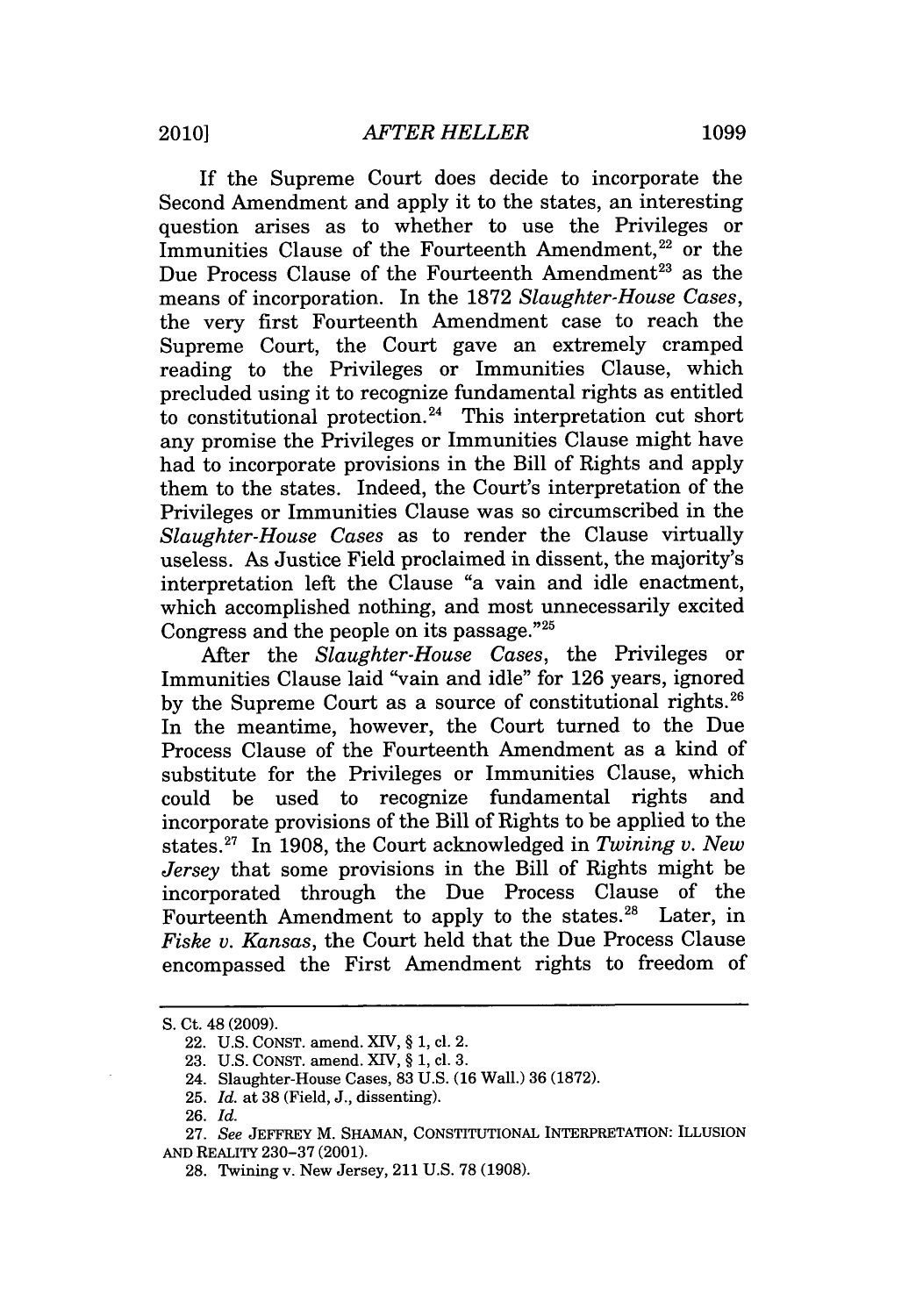speech, press, and religion.<sup>29</sup> Then, in 1933, the Court held in *Powell v. Alabama* that the denial of counsel in a capital case violated the Due Process Clause because the assistance of counsel is a fundamental right.<sup>30</sup>

By the 1960s, the process of "selective incorporation" was in full swing. When the Court decided *Duncan v. Louisiana* in 1968, many of the proscriptions contained in the Bill of Rights had been applied to the states and the Court readily admitted that in determining the meaning of the Due Process Clause, it increasingly looked to the Bill of Rights for guidance. 3' One by one, most of the provisions contained in the Bill of Rights have been deemed to be "fundamental principles of liberty and justice" that are essential to due process of law.32

Given this evolution of the law, it would seem that if incorporation of the Second Amendment is to be achieved, it would be through the Due Process Clause. However, in 1999, the situation became more complicated when the Supreme Court executed a surprising about-face in *Saenz v. Roe.33* There, the Court revived the Privileges or Immunities Clause by ruling that there is a fundamental right to travel from one state to another that is encompassed within the scope of the Fourteenth Amendment Privileges or Immunities Clause.34 The Court explained that the right to travel from state to state is "firmly embedded in our jurisprudence," but the specific constitutional source of the right has not always been identified.<sup>35</sup> The *Saenz* Court specifically designated the Privileges or Immunities Clause as the source of that right.<sup>36</sup>

The decision in *Saenz* was particularly surprising because in a number of previous decisions the Court ruled that the right to travel from one state to another was a fundamental right protectable under the Equal Protection Clause of the Fourteenth Amendment.37 The *Saenz* Court easily could have continued to rely upon the Equal Protection

<sup>29.</sup> Fiske v. Kansas, 274 U.S. 380 (1927).

<sup>30.</sup> Powell v. Alabama, 287 U.S. 45 (1932).

<sup>31.</sup> Duncan v. Louisiana, 391 U.S. 145, 147-48 (1968).

<sup>32.</sup> *Id.* at 148.

<sup>33.</sup> Saenz v. Roe, 526 U.S. 489 (1999).

<sup>34.</sup> *Id.* at 501.

<sup>35.</sup> *Id.* at 498.

<sup>36.</sup> *Id.* at **510-11.**

<sup>37.</sup> *E.g.,* Shapiro v. Thompson, 394 U.S. 618 (1969).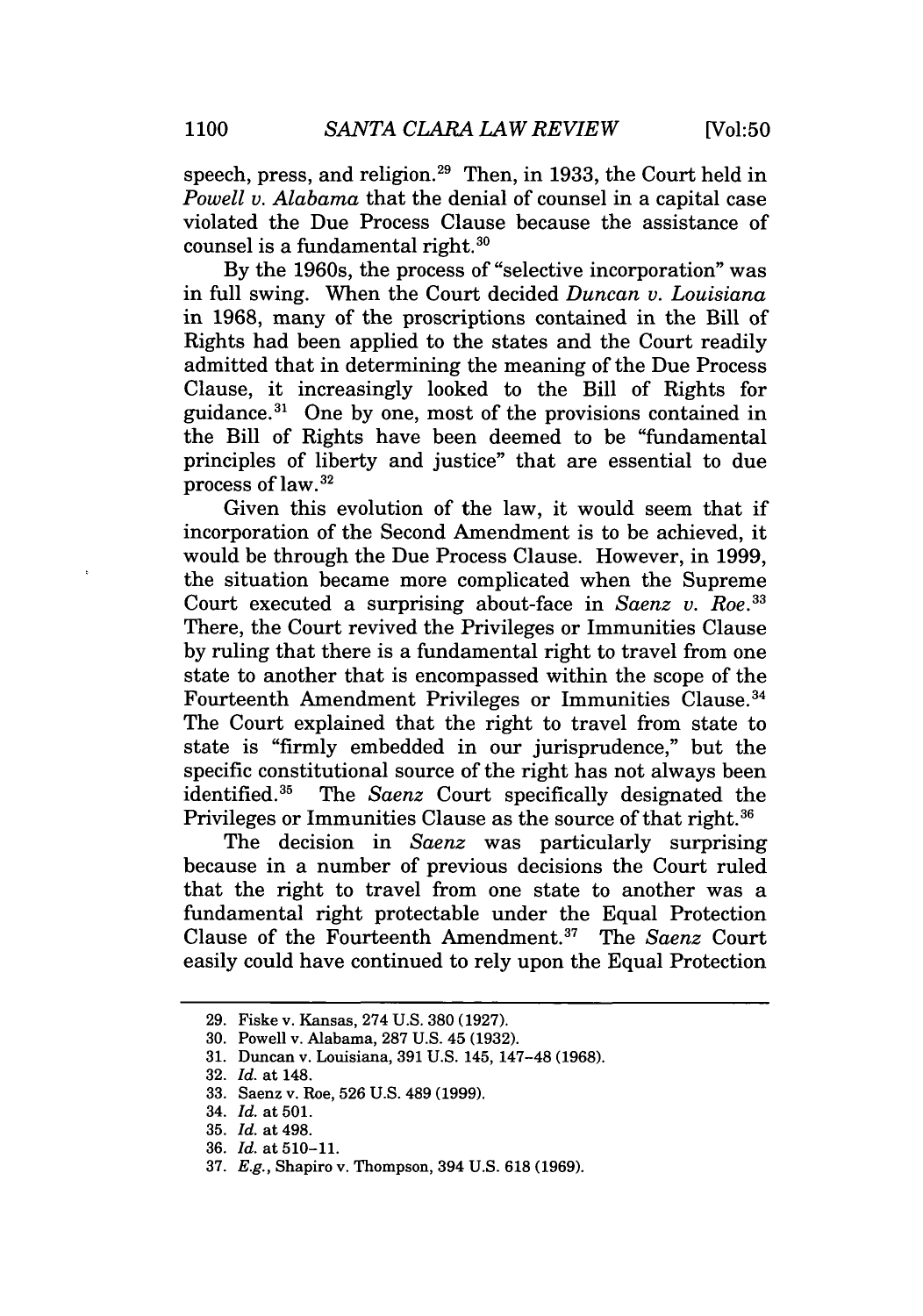Clause to protect the right to travel interstate, but chose instead to use the Privileges or Immunities Clause as a source of protection for that right. In doing so, the Court once again breathed life into the Privileges or Immunities Clause, which had been smothered by *Slaughter-House Cases* some 126 years before.

Although surprising, *Saenz* was theoretically sound for several reasons. First, it resuscitated a constitutional provision that had been incorrectly nullified years before. The aspect of the *Slaughter-House Cases* that extinguished the Privileges or Immunities Clause was wrong and cried out to be corrected. Second, it makes more sense, both textually and historically, to locate the right to migrate within the Privileges or Immunities Clause rather than the Equal Protection Clause. At the time of the *Slaughter-House Cases,* there was common agreement that the right to travel was a "privilege" of citizenship.<sup>38</sup> The Supreme Court, therefore, should be commended for relocating the fundamental right to travel to a revitalized Privileges or Immunities Clause.

If the Supreme Court is now inclined to incorporate the Second Amendment so as to apply it to the states, *Saenz* opens the door to the possibility of achieving that result through the Privileges or Immunities Clause of the Fourteenth Amendment rather than the Due Process Clause.<sup>39</sup> Or the Court may prefer, if inclined to incorporate the Second Amendment, to continue to use the Due Process Clause as the engine of incorporation.

On the other hand, there is an intriguing possibility that a majority of the Court will not be willing to incorporate the *Heller* interpretation of the Second Amendment. *Heller* was a five-to-four decision, with the four dissenting justices asserting that the Second Amendment only protects an individual right to bear arms when it is connected to service in a militia. $40$  Those four justices might take the position that even if the Second Amendment is incorporated and applied to

<sup>38.</sup> *Saenz,* 526 U.S. at 503-04.

<sup>39.</sup> It is interesting to note that Justice Thomas remarked in his dissenting opinion in *Saenz* that because he believes that "the demise of the Privileges or Immunities Clause has contributed in no small part to the current disarray of our Fourteenth Amendment jurisprudence," he "would be open to reevaluating its meaning in an appropriate case." *Saenz,* 526 U.S. at 527-28 (Thomas, J., dissenting).

<sup>40.</sup> *See supra* note 1.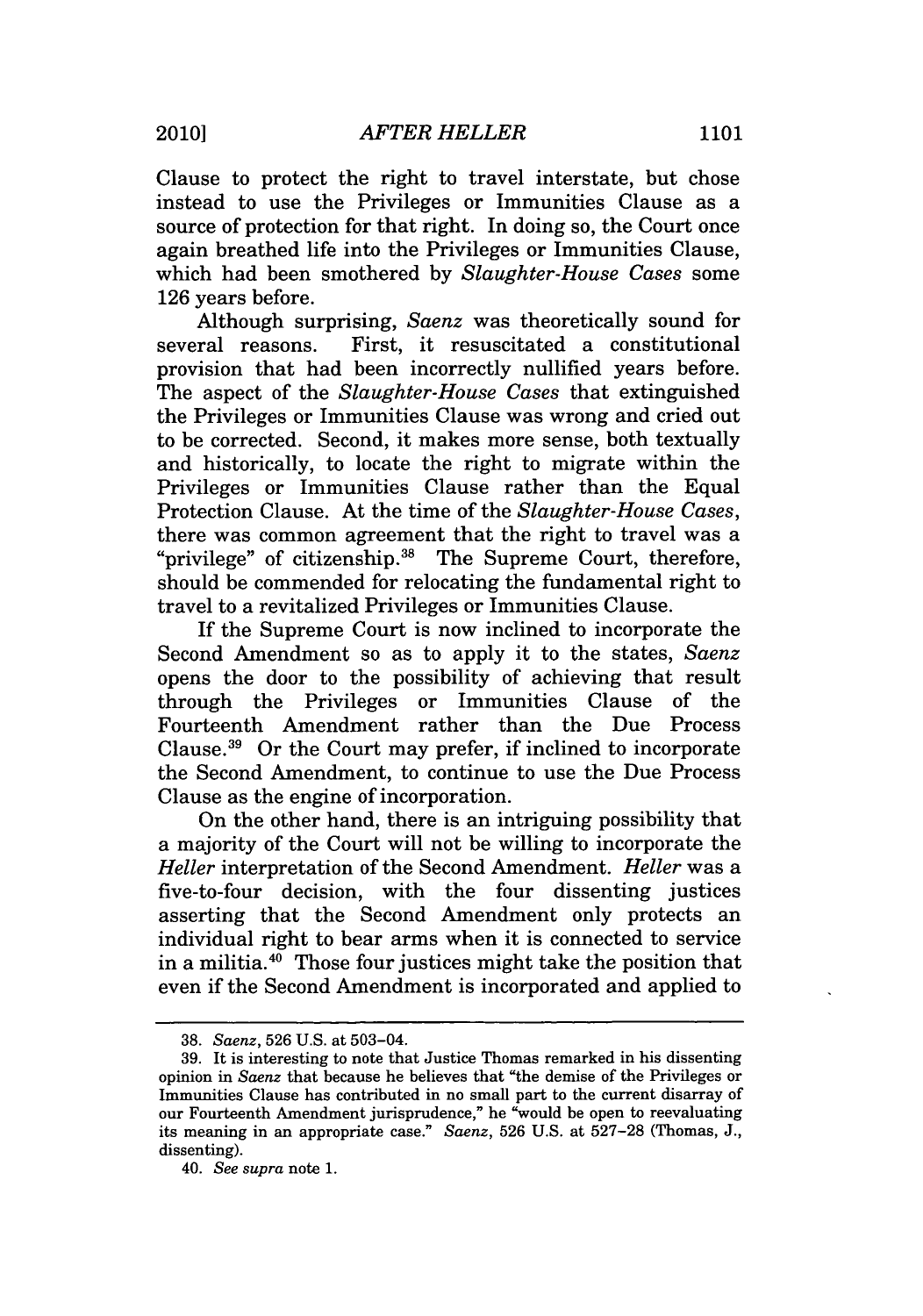the states, it only protects the right to bear arms in connection with service in a militia. If just one of the justices from the *Heller* majority votes against incorporation, there will be a splintered decision incorporating the Second Amendment, but not the *Heller* version of it.<sup>41</sup> If this occurred, states would not be foreclosed from prohibiting individuals from possessing firearms unconnected with military service, and state laws banning possession of firearms would be upheld as constitutional. Thus, a different version of the Second Amendment would apply to state laws than the version that applies to the District of Columbia and other federal laws.

II.

If the Supreme Court does choose to incorporate the Second Amendment to apply to the states, a large question arises as to what exactly the Second Amendment prohibits. In *Heller*, the Court made it quite clear that the Second Amendment does not provide an absolute right to bear arms; while some regulations of arms are still permissible, others are not. Where, then, will the line be drawn?

In *Heller* itself, the Court struck down a District of Columbia law banning any and all possession of handguns-a law that the Court clearly considered an extreme measure well beyond national norms.<sup>42</sup> Indeed, the Court characterized the D.C. law as a ban on "an entire class of 'arms' that is overwhelmingly chosen by American society" for the lawful purpose of self-defense.<sup>43</sup> Moreover, the ban extended "to the home, where the need for defense of self,

<sup>41.</sup> For a similarly splintered decision, see *Apodaca v. Oregon* in which eight justices agreed that the Sixth Amendment right to a jury trial applies to the state and five justices agreed that the Sixth Amendment right to a jury trial requires jury unanimity. *See* Apodaca v. Oregon, 406 U.S. 404 (1972). However, Justice Powell took the position that while the Sixth Amendment requires jury unanimity in federal trials and the Fourteenth Amendment requires the states to provide jury trials for serious crimes, the Fourteenth Amendment does not incorporate all of the elements of a jury trial within the meaning of the Sixth Amendment and does not require jury unanimity. *Id.* at 404-05 (Powell, J., concurring). As a result of the splintered vote, the Court concluded that while jury unanimity is required in federal trials, it is not required in state trials. *Id.* at 404.

<sup>42.</sup> District of Columbia v. Heller, 128 S. Ct. 2783, 2787-88 (2008).

<sup>43.</sup> *Id.* at 2817.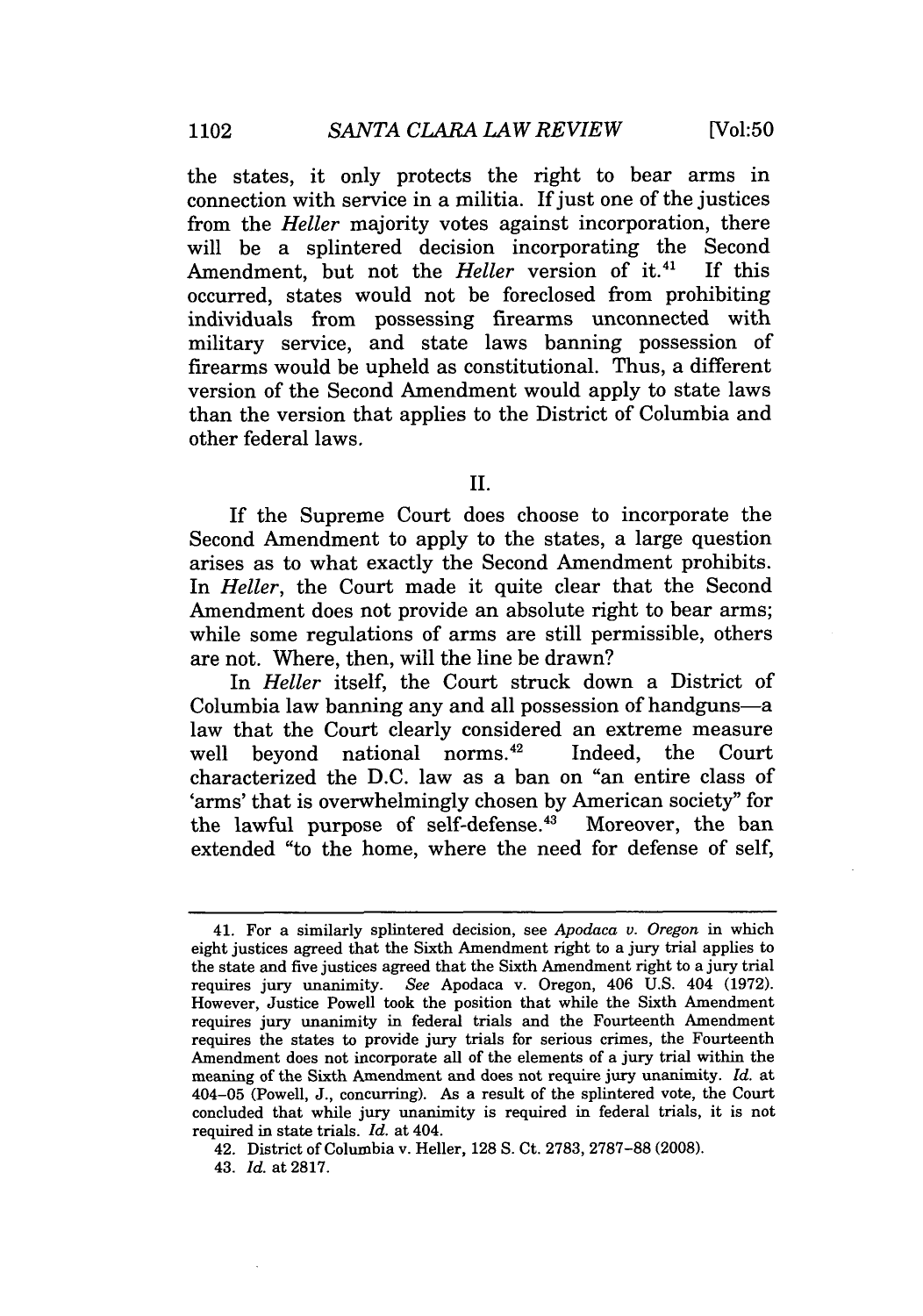family, and property is most acute." $44$  "Few laws in the history of our Nation," the Court concluded, "have come close to the severe restriction of the District's handgun ban."45

Taking a cue from the Court's view of the D.C. law, Professor Cass Sunstein has suggested that the most sensible reading of *Heller* is that it struck down a proscription that was a "national outlier," a "draconian" regulation of firearms far beyond the consensus supported by a strong majority of Americans. 46 From this perspective, less extreme gun control laws would be well within the scope of permitted regulation under the Second Amendment.

The *Heller* Court ruled that the Second Amendment must be interpreted according to its original meaning when first adopted in 1791.<sup>47</sup> Following this originalist mode of analysis, the Court readily acknowledged that not all firearm regulations contravene the Second Amendment. The Court stated that the Second Amendment, like the First, is not unlimited, and does not protect the right to bear arms "for any sort of confrontation."<sup>48</sup> As an historical matter, the Court noted, commentators and courts from Blackstone through the 19th-century have "routinely explained that the right was not a right to keep and carry any weapon whatsoever in any manner whatsoever and for whatever purpose."49 More specifically, the Court said:

Nothing in our opinion should be taken to cast doubt on longstanding prohibitions on the possession of firearms by felons and the mentally ill, or laws forbidding the carrying of firearms in sensitive places such as schools and government buildings, or laws imposing conditions and qualifications on the commercial sale of arms.<sup>50</sup>

The Court also expressly recognized "another important limitation on the right to keep and carry arms" by adhering to the decision in *United States v. Miller,51* which held that the

<sup>44.</sup> *Id.*

<sup>45.</sup> *Id.* at 2818. *See also id.* at 2820 (characterizing the D.C. law as a "severe restriction").

<sup>46.</sup> Cass Sunstein, *Second Amendment Minimalism:* Heller *as* Griswold, 122 HARv. L. REV. 246, 263 (2008).

<sup>47.</sup> *Heller,* 128 S. Ct. 2783.

<sup>48.</sup> *Id.* at 2799.

<sup>49.</sup> *Id.* at 2816.

<sup>50.</sup> *Id.* at 2816-17.

<sup>51.</sup> *Id.* at 2817. Anticipating an objection to this position, the Court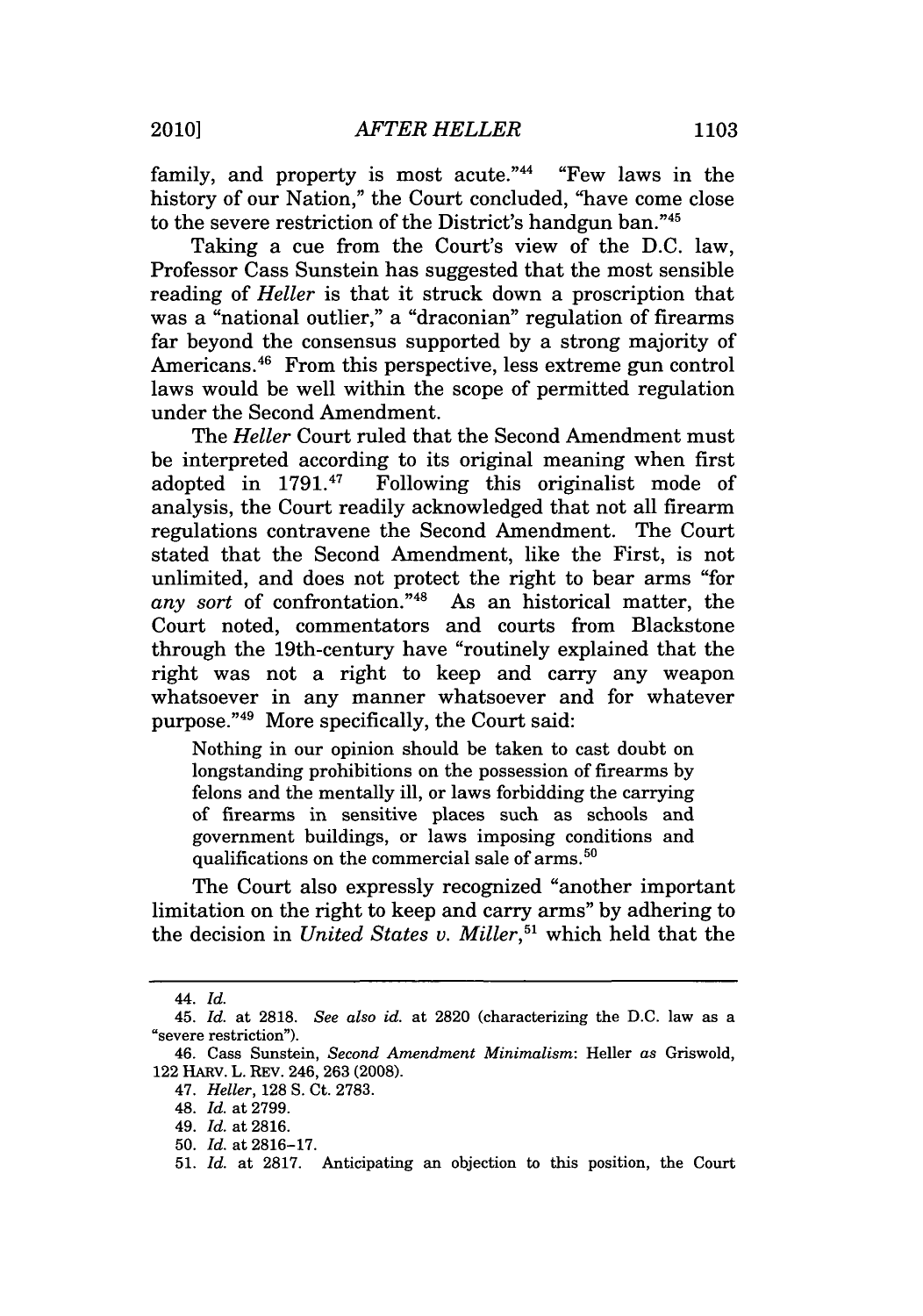Second Amendment only protected those weapons that were in "common use at the time of its adoption."52 According to the *Miller* Court, this limitation supports the "historical tradition of prohibiting the carrying of 'dangerous and unusual weapons.'"<sup>53</sup>

The *Heller* Court stressed that the Second Amendment right to bear arms revolves around self-defense, especially in the home.<sup>54</sup> It wrote that "the inherent right of self-defense has been central to the Second Amendment right."<sup>55</sup> and that the home is "where the need for defense of self, family, and property is most acute."56

It has been noted that Justice Scalia's majority opinion in *Heller* did not specify which standard of review-strict or intermediate scrutiny-should be applied in Second Amendment cases.<sup>57</sup> While Justice Scalia's opinion did note that minimal scrutiny would be inappropriate to use in a case, such as *Heller,* involving an enumerated constitutional right, it declined to choose between strict and intermediate scrutiny, observing only that the D.C. law in question fails constitutional muster under either standard.<sup>58</sup>

Furthermore, Justice Scalia's opinion emphatically rejected any interest-balancing approach to interpreting the

observed that:

It may be objected that if weapons that are most useful in military service-M-16 rifles and the like-may be banned, then the Second Amendment right is completely detached from the prefatory clause. But as we have said, the conception of the militia at the time of the Second Amendment's ratification was the body of all citizens capable of military service, who would bring the sorts of lawful weapons that they possessed at home to militia duty. It may well be true today that a militia, to be as effective as militias in the 18th century, would require sophisticated arms that are highly unusual in society at large. Indeed, it may be true that no amount of small arms could be useful against modern-day bombers and tanks. But the fact that modern developments have limited the degree of fit between the prefatory clause and the protected right cannot change our interpretation of the right.

*Id.* at 2817.

<sup>52.</sup> United States v. Miller, 307 U.S. 174 (1939).

<sup>53.</sup> *Heller,* 128 **S.** Ct. at 2817.

<sup>54.</sup> *Id.*

<sup>55.</sup> *Id.*

<sup>56.</sup> *Id.*

<sup>57.</sup> Michael P. O'Shea, *Federalism and the Implementation of the Right to Arms,* 59 SYRACUSE L. REV. 201, 216 (2008).

<sup>58.</sup> *Heller,* 128 **S.** Ct. at 2817-18.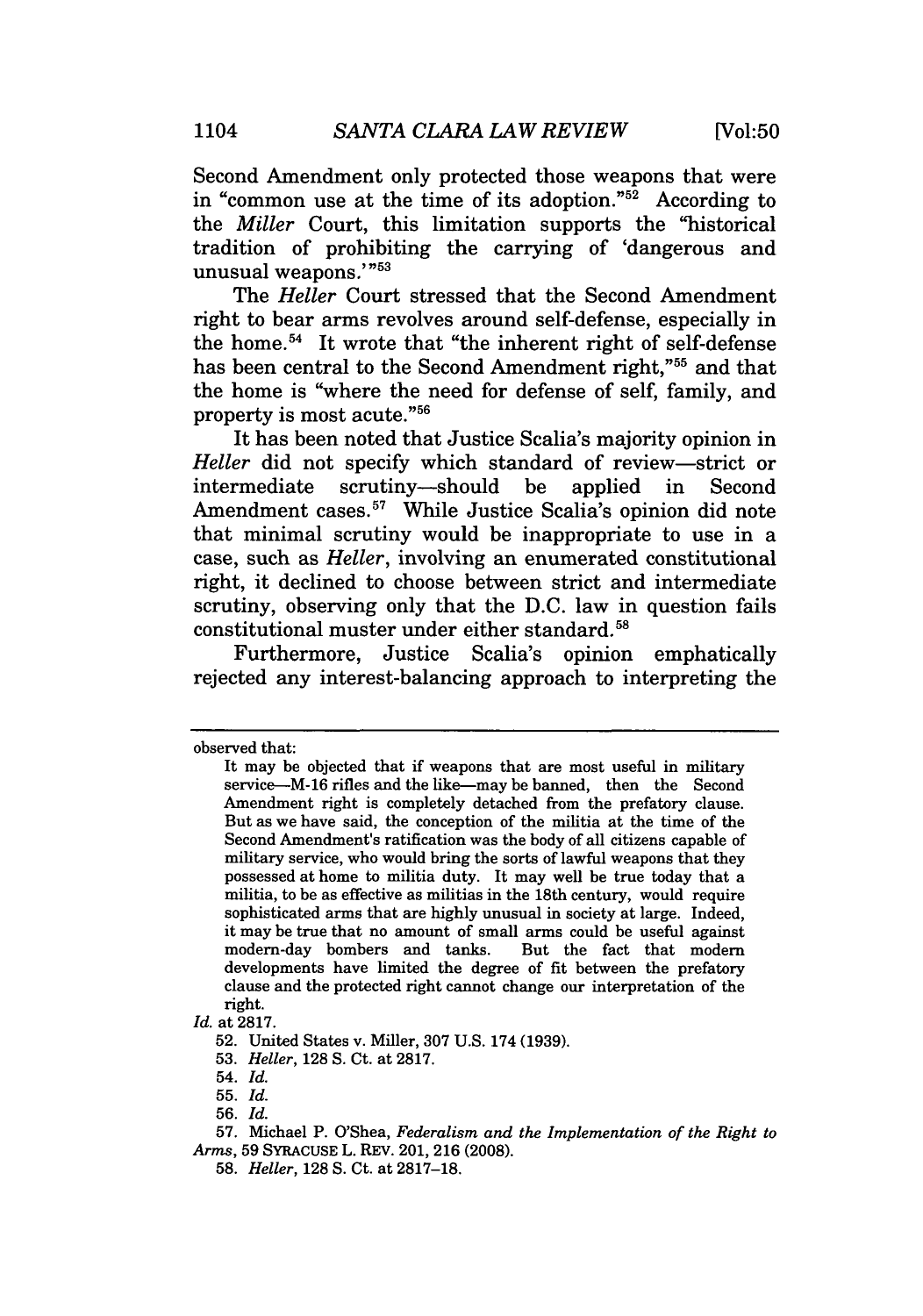Second Amendment; it declared that the Second Amendment "necessarily takes certain policy choices off the table," thus precluding laws that prohibit possession of handguns that may be used for self-defense in the home.<sup>59</sup> In Justice Scalia's eyes, the Second Amendment precludes balancing because it "elevates above all other interests the right of law-abiding, responsible citizens to use arms in defense of hearth and home."<sup>60</sup> Hence, his opinion flatly refused to take a balancing approach to determine the permissible limitations that may be placed on the right to bear arms.<sup>61</sup>

How then would Justice Scalia determine which firearm regulations are permissible under the Second Amendment? Evidently, he would do so by turning once again to the original meaning of the Second Amendment when it was adopted in 1791. Firearm regulations that are shown to have an originalist pedigree would pass the Scalia test of constitutionality, but those of more recent vintage would meet Scalia's axe. Thus, weapons in common use at the in 1791 would be within the Second Amendment's scope of protection, but those of more recent invention would not.

In *Heller,* Justice Scalia's rejection of balancing was an extreme deviation from the Court's well-established jurisprudence. By the mid-twentieth century, balancing had become the Court's predominant mode of constitutional adjudication in cases involving both unenumerated and enumerated rights.<sup>62</sup> Justice Scalia, however, has never accepted the Court's modem method of adjudication, believing instead that the Constitution should be strictly interpreted according to its original meaning.63 *Heller* marked the first time a majority of the Supreme Court signed onto an opinion taking such a decidedly originalist slant,  $64$ and it is debatable whether a majority of the Court would agree to take an originalist approach when deciding more specifically what the Second Amendment proscribes in regard

<sup>59.</sup> *Id.* at 2822.

<sup>60.</sup> Id. at 2821.

<sup>61.</sup> *Id.* at 2821-22.

<sup>62.</sup> *See* Jeffrey M. Shaman, *The End of Originalism,* 47 **SAN** DIEGO L. REV. (forthcoming 2010).

<sup>63.</sup> *See* Antonin Scalia, *Originalism: The Lesser Evil,* 57 U. CIN. L. REV. 849, 852-54 (1989); *see also* ANTONIN SCALIA, A MATTER OF INTERPRETATION: FEDERAL COURTS AND THE LAw 37-41 (1997).

<sup>64.</sup> Sunstein, *supra* note 47, at 254.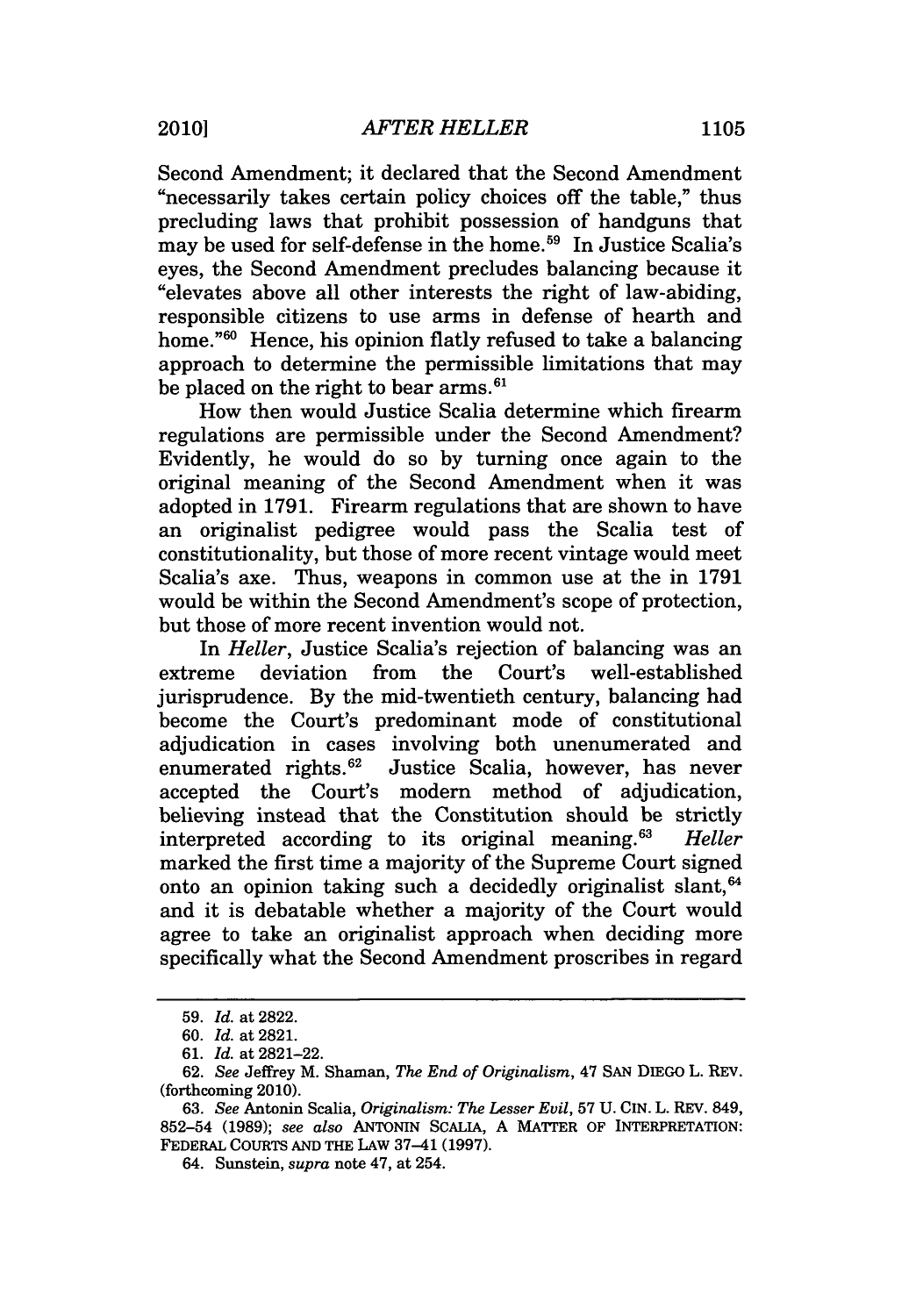to gun control regulations. Decided by the slimmest of majorities, *Heller* leaves originalism in a precarious position, especially because interpreting the Second Amendment according to its original meaning is an extremely haphazard way of deciding what gun control regulations are constitutionally permissible in today's world.

Since *Heller* was decided, there have been a number of federal court decisions upholding laws that restrict the possession of guns and other weapons. The federal courts have upheld regulations prohibiting possession of machine guns, $65$  sawed-off shotguns,  $66$  armor-piercing bullets,  $67$ nunchaku, $^{68}$  and pipe bombs. $^{69}$  The federal courts have also upheld laws that prohibit bringing firearms or ammunition onto county property, $70$  prevent convicted felons from possessing firearms,<sup>71</sup> prohibit possession of a firearm with an obliterated serial number,<sup>72</sup> and prohibit making a materially false statement in trying to purchase a firearm. <sup>73</sup>

*United States v. Marzzarella74* is illustrative of how the lower federal courts have construed *Heller.* In *Marzzarella, a* federal district court in Pennsylvania upheld the constitutionality of 18 U.S.C. § 922(k), which prohibits knowingly possessing a firearm with an obliterated serial number.<sup>75</sup> The defendant in the case asserted that under *Heller:*

"the core right of the Second Amendment is the private possession of firearms for use in defense of hearth and home" and "the only limitations on the right to keep and bear arms identified by the [Supreme] Court were those limitations in effect at the time of the enactment of the Second Amendment."76

Because serial numbers had not come into use at that time,

66. *Id.*

<sup>65.</sup> United States v. Fincher, 538 F.3d 868 (8th Cir. 2008).

<sup>67.</sup> Kodak v. Holder, 342 F. App'x (4th Cir. 2009).

<sup>68.</sup> Maloney v. Cuomo, 554 F.3d 56 (2d Cir. 2009).

<sup>69.</sup> United States v. Tagg, 572 F.3d 1320 (11th Cir. 2009).

<sup>70.</sup> Nordyke v. King, 563 F.3d 439 (9th Cir. 2009).

<sup>71.</sup> United States v. Smith, No. 04-229, 2009 U.S. Dist. LEXIS 47382 (E.D. Pa. 2009).

<sup>72.</sup> United States v. Marzzarella, 595 F. Supp. 2d 596 (W.D. Pa. 2009).

<sup>73.</sup> United States v. Knight, 574 F. Supp. 2d 224 (D. Me. 2008).

<sup>74.</sup> *Marzzarella,* 595 F. Supp. 2d 596.

<sup>75.</sup> *Id.* at 597.

<sup>76.</sup> *Id.* at 598 (brackets from original omitted).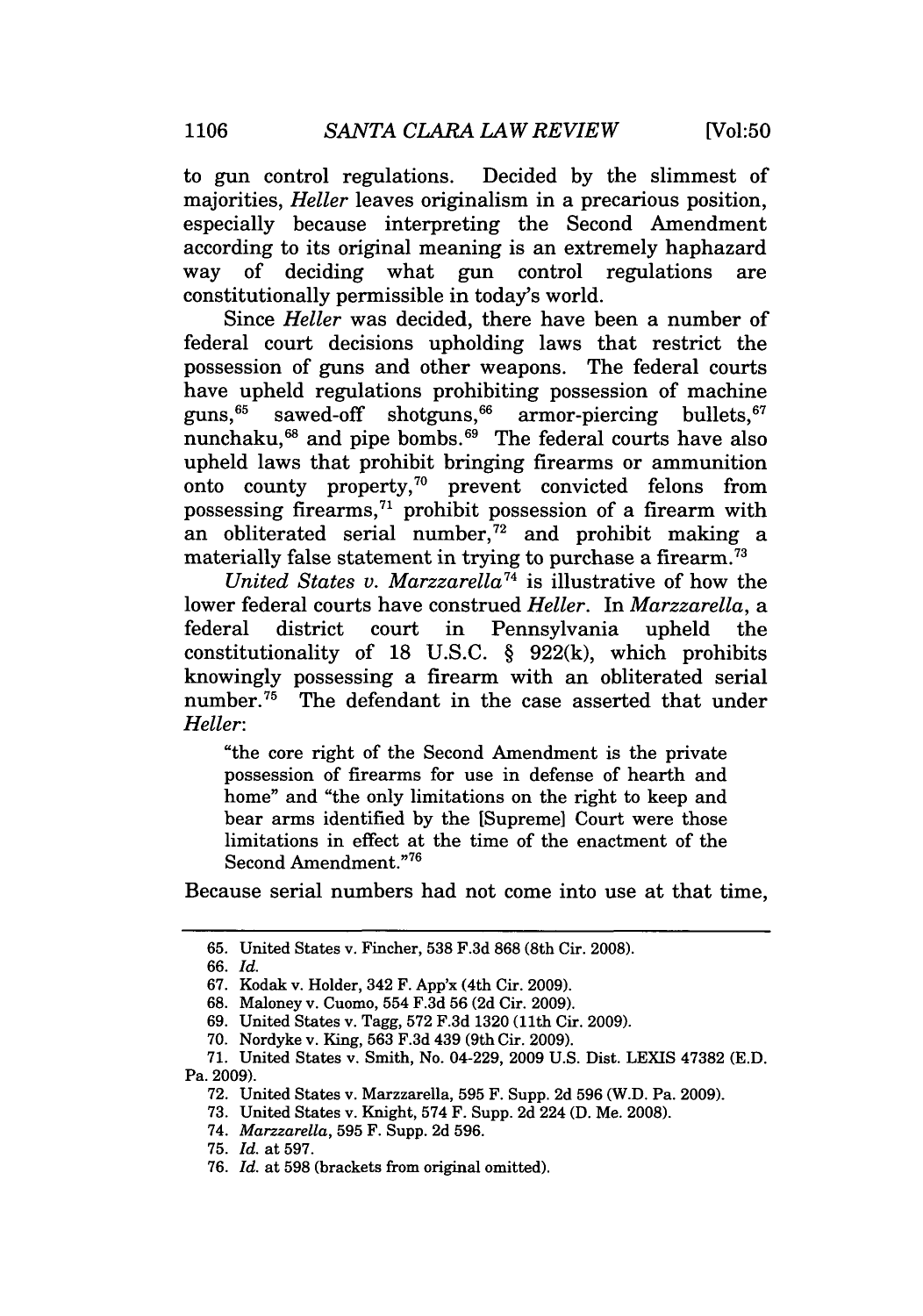the defendant claimed that § 922(k) violated the Second Amendment's right to bear arms.<sup>77</sup>

The district court disagreed and found nothing in *Heller* that compelled the conclusion that  $\delta$  922(k) was unconstitutional. 8 Noting that the law struck down in *Heller* was far broader in scope than § 922(k), the court described the § 922(k) regulation as "practically negligible" in comparison to the complete ban on firearms struck down in  $Heller^{79}$  As the court pointedly observed. firearms with As the court pointedly observed, firearms with obliterated serial numbers are of no particular use to the ordinary law-abiding citizen who intends to have a firearm for a lawful purpose, such as defense of hearth and home.<sup>80</sup> To the contrary, "such weapons hold special value only for those individuals who intend to use them for unlawful activity."<sup>81</sup> Therefore, the court explained,  $\S$  922(k) served the government's interest in discouraging the availability of untraceable firearms and ensuring that they do not fall into the hands of individuals inclined to use them for unlawful purposes.<sup>82</sup> In the court's view, § 922 $(k)$  was a narrowly tailored regulation that left ample opportunity for lawabiding citizens to own and possess guns within the parameters recognized in *Heller."3*

In addition to federal decisions, it is also instructive to consider state court decisions interpreting state constitutional provisions that protect the right to bear arms. Forty-four state constitutions contain provisions guaranteeing the right to bear arms. $^{84}$  Most of those state constitutional provisions do not limit the right to bear arms to service in the militia and many of them expressly link the right to bear arms to self-defense.<sup>85</sup> Over the years, hundreds of state court decisions have applied those provisions in cases challenging a

82. *Id.*

83. *Id.* at 606.

85. *See id.*

<sup>77.</sup> *Id.*

<sup>78.</sup> Id. at 606.

<sup>79.</sup> *Id.* at 599.

<sup>80.</sup> United States v. Marzzarella, 595 F. Supp. 2d 596, 602-03 (W.D. Pa. 2009).

<sup>81.</sup> *Id.* at 603.

<sup>84.</sup> *See* Eugene Volokh, *State Constitutional Rights to Keep and Bear Arms,* 11 TEx. REV. L. & POL. 191, 193-204 (2006) The six states whose constitutions do not contain a right to bear arms guarantee are: California, Iowa, Maryland, Minnesota, New Jersey, and New York. *See id.*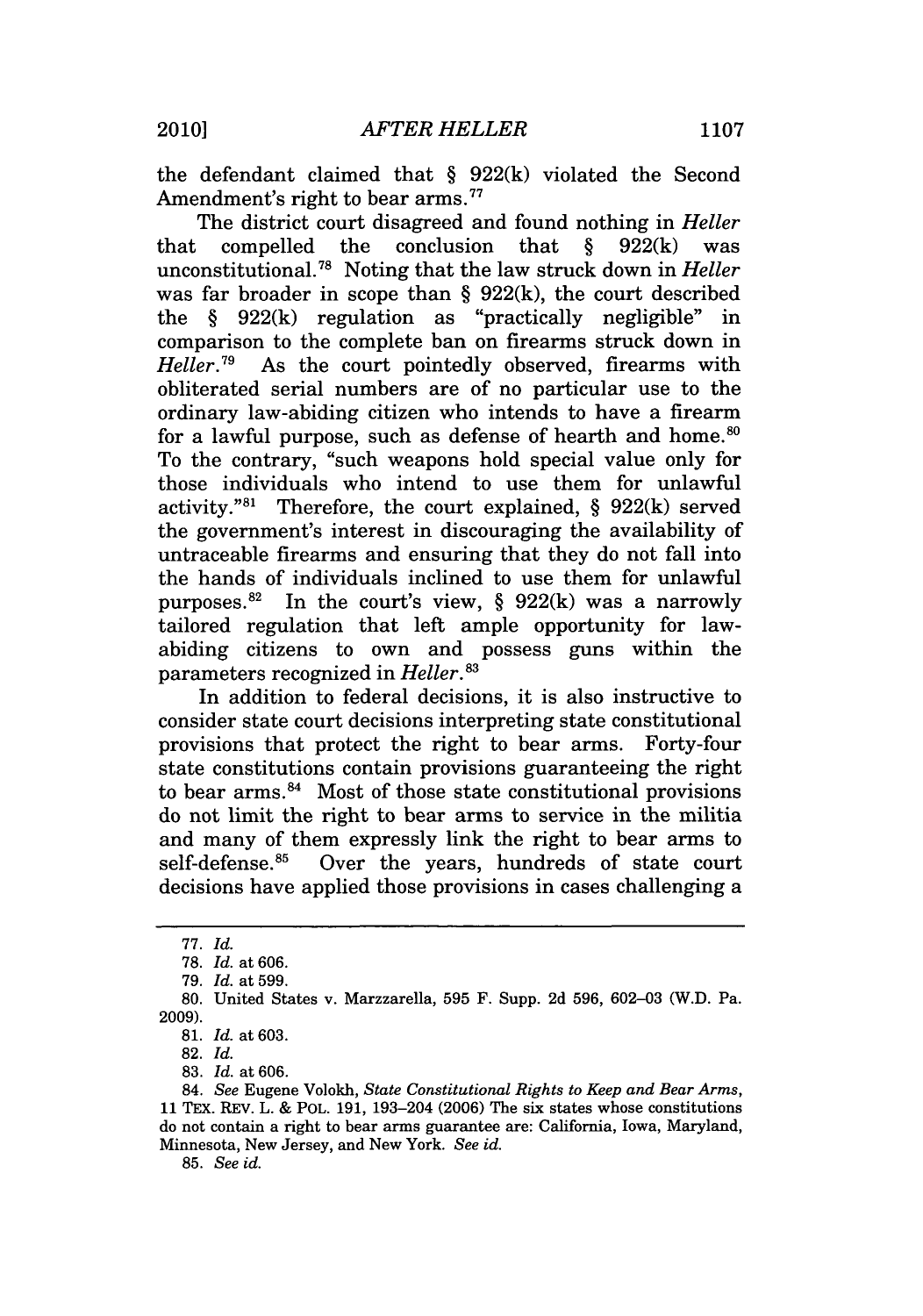wide variety of gun control laws. $86$  A review of the decisions reveals that state courts uniformly apply a deferential rule of reasonableness to determine whether gun control regulations violate state constitutional proscriptions. 87 This approach grants the legislature a good deal of latitude to enact firearms regulations, the vast majority of which have been upheld as reasonable measures to protect the public safety.<sup>88</sup>

In applying their own state constitutions, state courts have upheld the following: (1) laws that prohibit the possession of firearms by convicted felons; $^{89}$  (2) laws that prohibit possession of firearms by the mentally ill;<sup>90</sup> (3) laws that prohibit the possession of firearms by minors;<sup>91</sup> (4) laws that prohibit non-citizens from carrying dangerous weapons; $^{92}$  (5) laws that prohibit the carrying of dangerous weapons without a license; $^{93}$  (6) laws that prohibit the possession of firearms while intoxicated;  $94$  (7) laws that prohibit the possession of weapons without serial numbers or identifying marks;<sup>95</sup> (8) bans on short-barreled and "sawedoff" shotguns;  $96$  (9) bans on handguns;  $97$  (10) bans on assault weapons;  $98$  (11) bans on concealed weapons;  $99$  (12) bans on carrying firearms in liquor establishments;<sup>100</sup> and (13) bans on the transportation of loaded firearms. **<sup>101</sup>**

State courts rarely find that gun regulations violate state constitutional provisions guaranteeing the right to bear arms. When they do find violations, it is usually because the law in

94. People v. Garcia, 595 P.2d 228 (Colo. 1979).

95. State v. Comeau, 448 N.W.2d 595 (Neb. 1989).

96. State v. Krantz, 164 P.2d 453 (Wash. 1946); Carson v. State, 247 S.E.2d 68 (Ga. 1978).

97. Kalodimos v. Village of Morton Grove, 470 N.E.2d 266 (Ill. 1984).

<sup>86.</sup> Adam Winkler, *The Reasonable Right to Bear Arms,* 17 STAN. L. & POLY REV. 597, 598 (2006).

<sup>87.</sup> *Id.* at 598-602, 612.

<sup>88.</sup> *Id.* at 599; *see also* Adam Winkler, *Scrutinizing the Second Amendment,* 105 MICH. L. REV. 683, 686-87 (2007).

<sup>89.</sup> People v. Blue, 544 P.2d 385 (Colo. 1975).

<sup>90.</sup> State v. Owenby, 826 P.2d 51 (Or. Ct. App. 1992).

<sup>91.</sup> State v. Boln, 662 S.E.2d 38 (S.C. 2008).

<sup>92.</sup> State v. Vlacil, 645 P.2d 677 (Utah 1982).

<sup>93.</sup> State ex rel. Princeton v. Buckner, 377 S.E.2d 139 (W. Va. 1988).

<sup>98.</sup> Arnold v. Cleveland, 616 N.E.2d 163 (Ohio 1993).

<sup>99.</sup> Heidbrink v. Swope, 170 S.W.3d 13 (Mo. Ct. App. 2005).

<sup>100.</sup> State v. Dees, 669 P.2d 261 (N.M. Ct. App. 1983).

<sup>101.</sup> State ex rel. W. Va. Div. of Natural Res. v. Cline, 488 S.E.2d 376 (W. Va. 1997).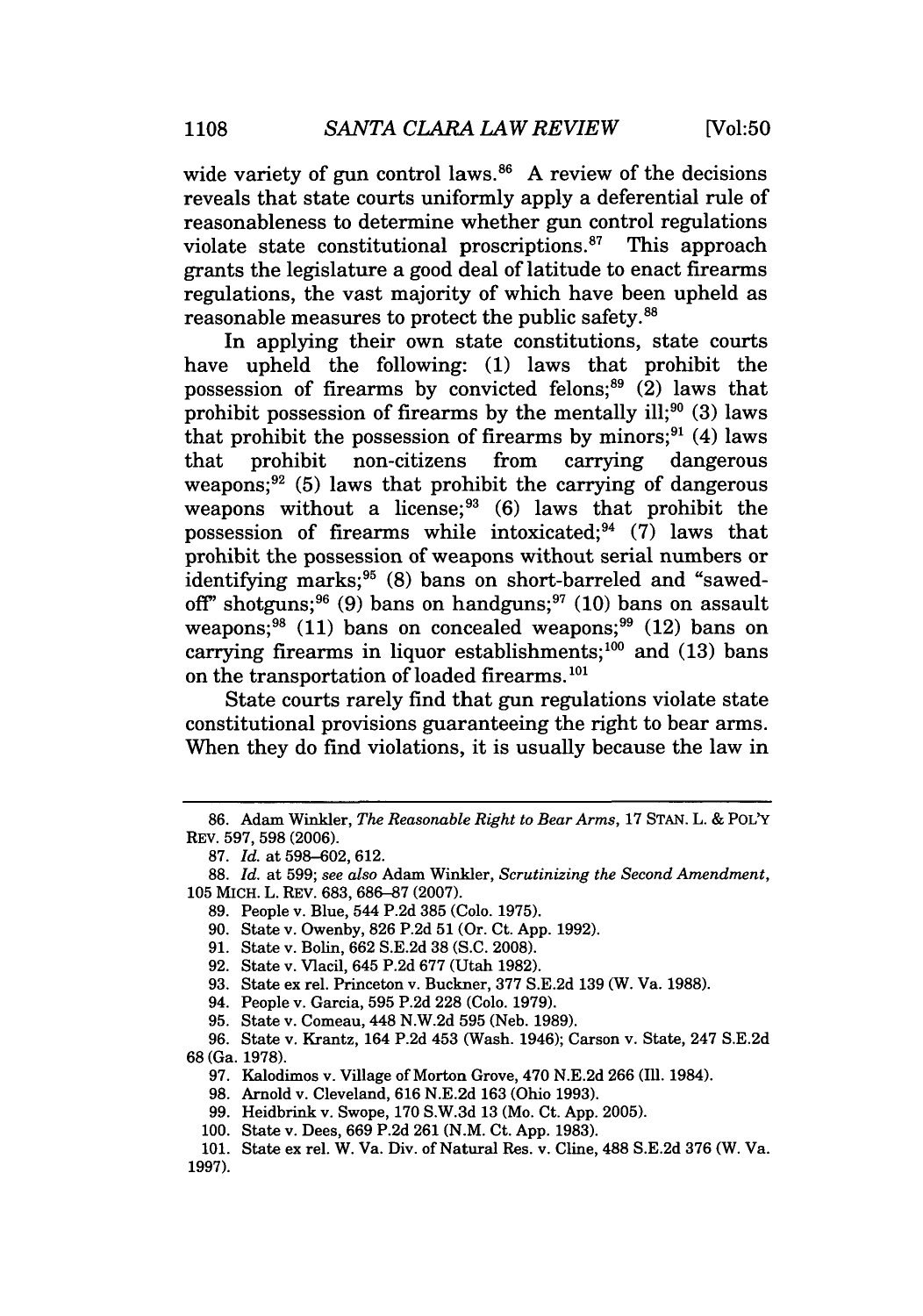question operates as a blanket ban that effectively nullifies the right to bear arms.<sup>102</sup> For example, in *City of Lakewood v. Pillow,* the Supreme Court of Colorado held that an ordinance making it unlawful to possess a dangerous or deadly weapon was overly broad and thus violated the state constitutional article guaranteeing a right to keep and bear arms in defense of home, person, and property. $103$  The court noted that the ordinance was so extensive in scope that it would "prohibit gunsmiths, pawnbrokers, and sporting goods stores from carrying on a substantial part of their business[esl," and would make it unlawful for a person to possess a firearm in a place of business for the purpose of self-defense.<sup>104</sup> Thus, the ordinance functioned as a blanket ban that could not be squared with the state constitutional right to bear arms.<sup>105</sup>

On occasion, a few state courts have sustained "asapplied" challenges to gun control laws while upholding the  $\overline{\text{const}}$  constitutional validity of the laws.<sup>106</sup> This usually occurs where a law is perceived to be unfair in its application to a particular person, but otherwise fair and reasonable. For instance, in *Britt v. State,* the Supreme Court of North Carolina held that a statute prohibiting possession of firearms by convicted felons could not reasonably be applied to an ex-felon who had an uncontested record of lifelong nonviolence, thirty years of law-abiding conduct since his crime, and seventeen years of responsible, lawful firearm possession before the statute was enacted. $107$  Given this exemplary record, the court concluded that the statute was unconstitutional as applied to the plaintiff. $108$  The court's ruling, however, did not otherwise question the constitutionality of the statute. The statute therefore remains in effect.

State decisions striking down weapon-regulation laws or holding that such laws are unconstitutional as applied are

<sup>102.</sup> Winkler, *supra* note 87, at 609-12.

<sup>103.</sup> City of Lakewood v. Pillow, 501 P.2d 744 (Colo. 1972).

<sup>104.</sup> *Id.* at 745.

<sup>105.</sup> *See* City of Las Vegas v. Moberg, 485 P.2d 737 (N.M. Ct. App. 1971); City of Junction City v. Mevis, 601 P.2d 1145 (Kan. 1979).

<sup>106.</sup> Winkler, *supra* note 87, at 609-10.

<sup>107.</sup> Britt v. State, 681 S.E.2d 320 (N.C. 2009).

<sup>108.</sup> *Id.* at 323; *see also,* State v. Hamdan, 665 N.W.2d 785 (Wis. 2003) (granting as-applied challenge to state law banning possession of concealed weapons).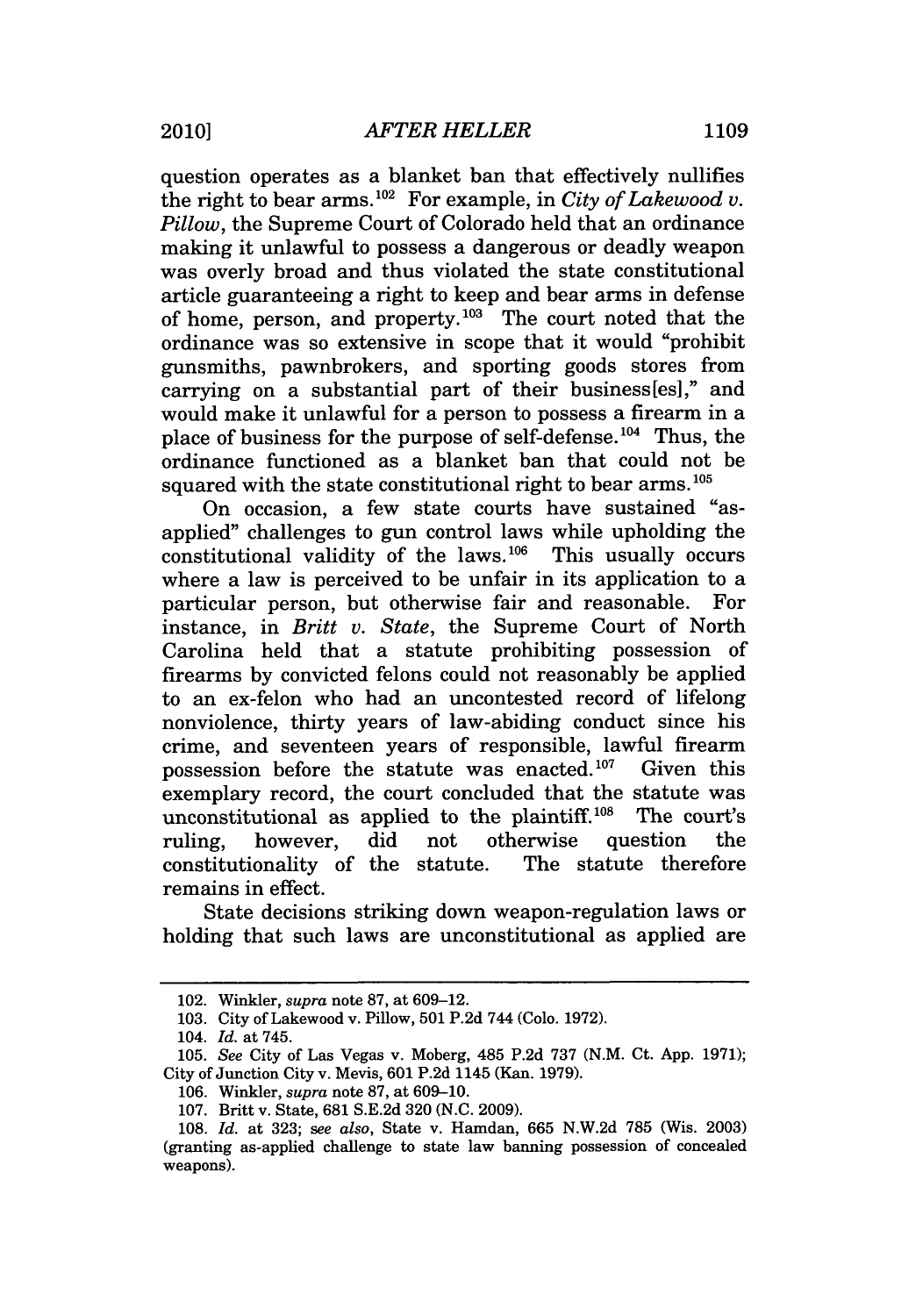rare.<sup>109</sup> In the vast majority of state cases where gun or weapon regulations are challenged, the courts uphold the house as constitutional.<sup>110</sup>

#### III.

Until relatively recently, it was settled as a matter of law that the Second Amendment protected the right to bear arms<br>only in connection with service in a militia. In a 1939 only in connection with service in a militia. decision, *United States v. Miller,* the Supreme Court ruled that the Second Amendment did not protect an individual right to bear arms for purely private, civilian purposes. $111$ The Court reaffirmed this ruling in  $1980$ ,<sup>112</sup> and for over six decades the lower federal courts have uniformly followed *Miller's* interpretation of the Second Amendment.<sup>113</sup> The first aberration from this pattern did not occur until 2001, when in *United States v. Emerson,* the Fifth Circuit held that the Second Amendment protected an individual right to bear arms that is not connected to service in a militia. $114$  Still, even after *Emerson,* a number of federal courts of appeals have declined to adopt the Fifth Circuit's interpretation of the Second Amendment.<sup>115</sup> If *Emerson* was the first crack in the structure established by *Miller, Heller* brought the structure tumbling down. By the slimmest of majorities, the Supreme Court in *Heller* abandoned years of precedent by ruling that henceforth the Second Amendment will be interpreted as protecting an individual right to bear arms that is not connected to service in a militia.

The *Heller* decision, however, did not speak (except for

*Id.*

<sup>109.</sup> Winkler, *supra* note 87, at 612.

<sup>110.</sup> *Id.* at 687.

Under the standard uniformly applied by the states, any law that is a "reasonable regulation" of the arms right is "constitutionally permissible. Since World War II, state courts have authored hundreds of opinions using this test to determine the constitutionality of all sorts of gun control laws. All but a tiny fraction of these decisions uphold the challenged gun control laws as reasonable measures to protect public safety.

<sup>111.</sup> United States v. Miller, 307 U.S. 174 (1939).

<sup>112.</sup> Lewis v. United States, 445 U.S. 55, 65 n.8 (1980).

<sup>113.</sup> *See* United States v. Cole, 276 F. Supp. 2d 146, 149 (D.D.C. 2003).

<sup>114.</sup> United States v. Emerson, 270 F.3d 203 (5th Cir. 2001).

<sup>115.</sup> *See* District of Columbia v. Heller, 128 **S.** Ct. 2783, 2823 n.2 (2008) (Stevens, J., dissenting).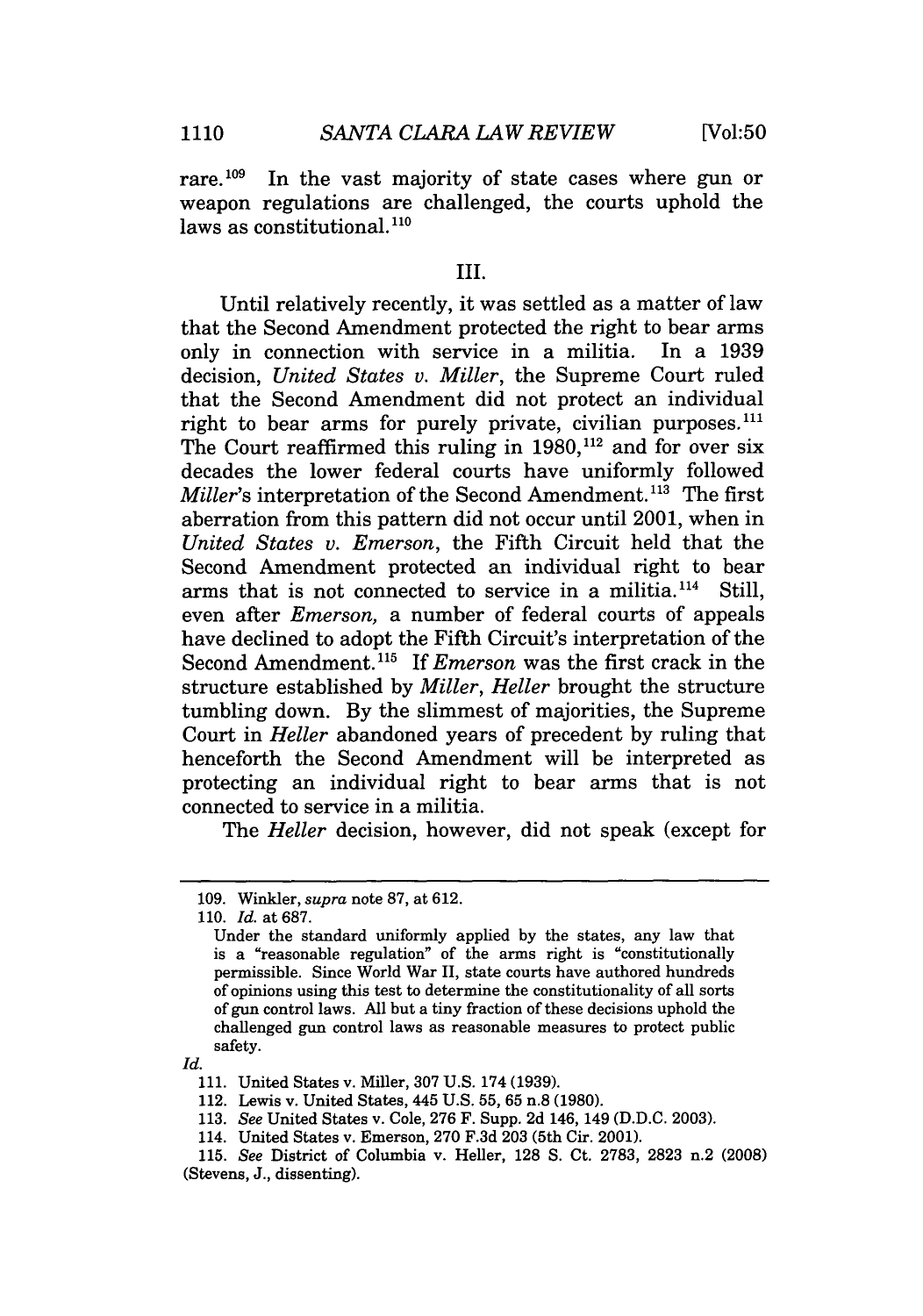brief mention in a footnote)<sup>116</sup> to the question of incorporation. As previously discussed, in 1875, the Supreme Court, in *United States v. Cruikshank,* held that the Second Amendment has no effect other than to restrict the powers of the national government.<sup>117</sup> While that ruling was reaffirmed in two other cases from the late 1800s,<sup>118</sup> incorporation of other provisions in the Bill of Rights has proceeded apace since that time, so that by now, all but a few of the provisions in that document have been incorporated. If the Supreme Court is inclined to incorporate the Second Amendment, it now has the option of using either the Due Process Clause or the Privileges or Immunities Clause of the Fourteenth Amendment to accomplish that goal.<sup>119</sup>

Of course, if the Supreme Court does choose to incorporate the Second Amendment, a large question remains regarding its exact requirements. If applied to the states, *Heller* would negate any state law operating as a blanket ban on firearm possession. Short of that, though, there is considerable uncertainty as to what the Second Amendment would require of the states. The *Heller* Court itself declared that nothing therein "should be taken to cast doubt on longstanding prohibitions on the possession of firearms by felons and the mentally ill, or laws forbidding the carrying of firearms in sensitive places such as schools and government buildings, or laws imposing conditions and qualifications on the commercial sale of arms."120 Before *Heller,* both state and federal courts upheld a wide variety of weapons regulations on the ground that they were appropriate means to protect the public safety. Many of those rulings may remain undisturbed by *Heller,* but some may not. Only one thing now seems certain-much more litigation concerning the Second Amendment right to bear arms is bound to occur.

<sup>116.</sup> *See supra* p. 103 (discussing footnote 23 from *Heller).*

<sup>117.</sup> United States v. Cruikshank, 92 U.S. 542, 553 (1875).

<sup>118.</sup> Presser v. Illinois, 116 U.S. 252, 265 (1886); Miller v. Texas, 153 U.S. 535, 538 (1894).

<sup>119.</sup> *See supra* notes 23-40 and accompanying text.

<sup>120.</sup> *Heller,* 128 **S.** Ct. at 2816-17.